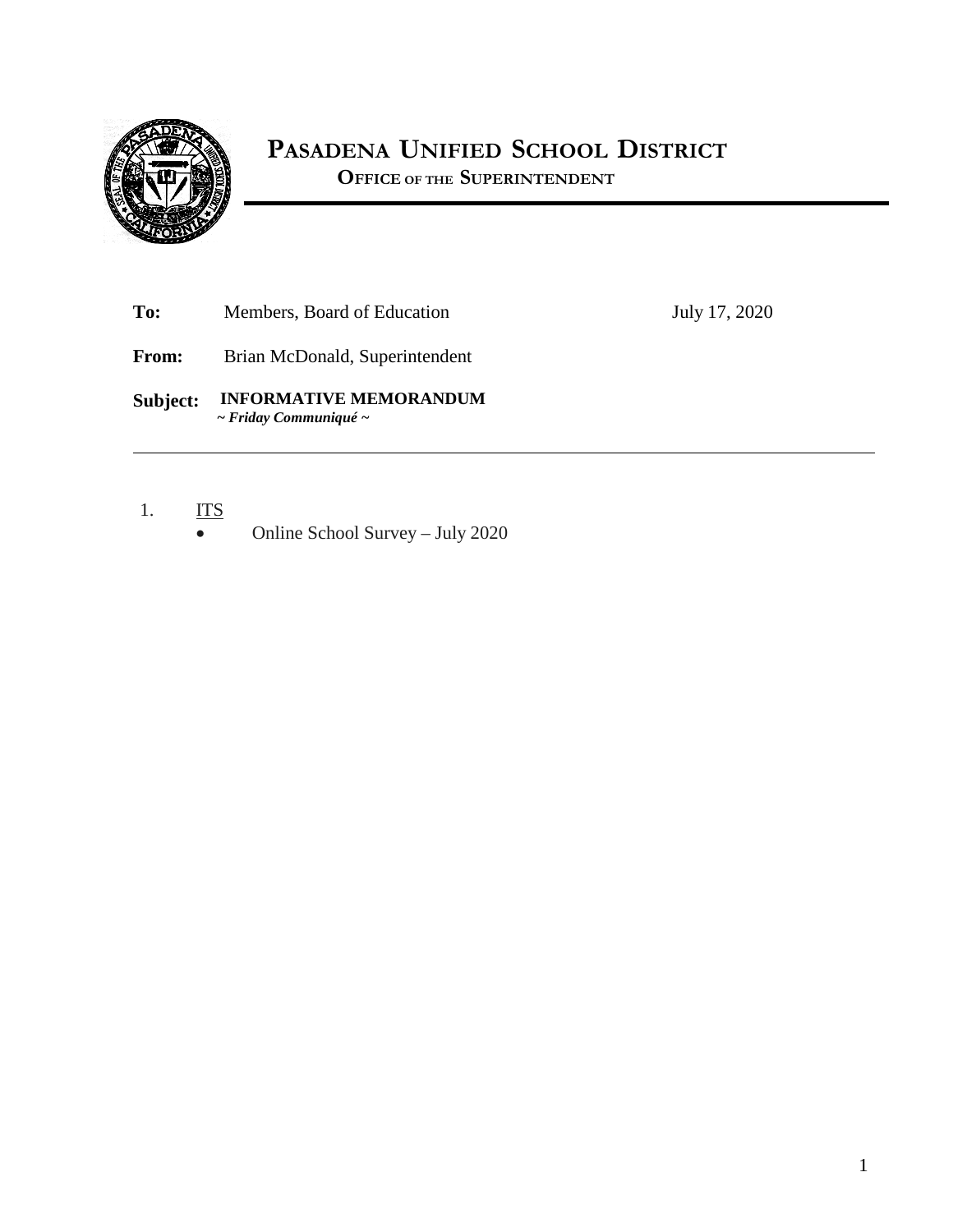

| RE:          | <b>PUSD Online School Survey; July 2020</b>              |
|--------------|----------------------------------------------------------|
| <b>FROM:</b> | Tendaji Jamal, Chief Information Technology Officer, ITS |
| TO:          | Superintendent and Board of Education                    |
| DATE:        | July 17, 2020                                            |

Having received feedback from Pasadena Unified families at the end of the 2019-2020 school year that about half of families were interested an all virtual school option, the district conducted a follow up web survey to ask families to choose an instructional method (oncampus hybrid or virtual 100% online) for their students. Parents and guardians were invited to participate through phone and email messages, a pop-up notification on the main district website, as well as outreach from school site staff and community partners. For about 2,200 students for whom there was no parent/guardian email address on record, physical paper invitations were mailed by U.S. Postal Service.

In total, 13,538 completed survey responses were submitted during the administration window which ran from July 1 through July 14, 2020. All but 165 were found by name and/or student ID in our student information system (SIS). There were 2,668 duplicate student submissions for 2,119 students, meaning more than one response was submitted for some students and these were unduplicated by taking the most recent response, leaving 10,869 unique students for whom a preference was recorded. Of the 2,119 students with more than one response submitted 417 (19.68%) had a different instructional choice between the first and last submission, meaning the family changed their mind during the course of the survey. Finally, 34 responses were submitted for current grade 12 students who are not enrolled for a fifth year of high school and therefore excluded; leaving a final count of 10,835 students. The following report summarizes for these 10,835 students the instructional choice by grade level and by school site, and for the subset thereof which were found in our SIS summaries are also provided by ethnicity and program eligibility.

Overall, families planned to enroll about 55% of students in on-campus learning and 45% in virtual/online learning.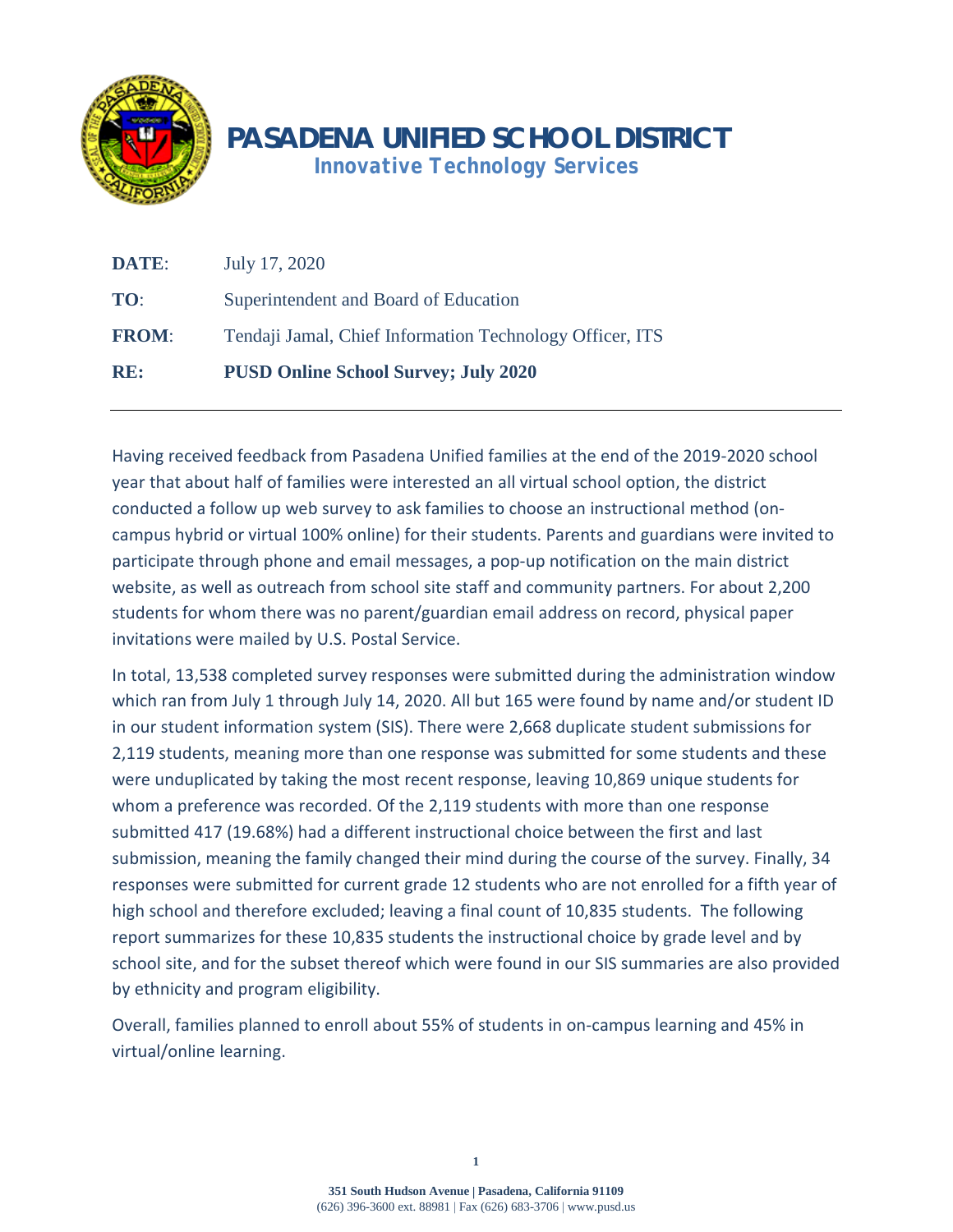Tables 1 and 2 provide instructional choices by students' 2020-21 grade level or planned or preenrolled 2020-21 school.

| <b>Grade Level</b> |        | <b>On-Campus</b> | <b>Online</b> |      | <b>Overall</b> |       |
|--------------------|--------|------------------|---------------|------|----------------|-------|
|                    | %      | #                | %             | #    | %              | #     |
| TK/K               | 60.23% | 359              | 39.77%        | 237  | 100%           | 596   |
| 1                  | 56.71% | 621              | 43.29%        | 474  | 100%           | 1095  |
| 2                  | 53.67% | 490              | 46.33%        | 423  | 100%           | 913   |
| 3                  | 56.64% | 465              | 43.36%        | 356  | 100%           | 821   |
| 4                  | 55.57% | 474              | 44.43%        | 379  | 100%           | 853   |
| 5                  | 52.06% | 468              | 47.94%        | 431  | 100%           | 899   |
| 6                  | 55.31% | 453              | 44.69%        | 366  | 100%           | 819   |
|                    | 53.71% | 463              | 46.29%        | 399  | 100%           | 862   |
| 8                  | 53.07% | 423              | 46.93%        | 374  | 100%           | 797   |
| 9                  | 56.84% | 461              | 43.16%        | 350  | 100%           | 811   |
| 10                 | 51.79% | 420              | 48.21%        | 391  | 100%           | 811   |
| 11                 | 54.25% | 428              | 45.75%        | 361  | 100%           | 789   |
| 12                 | 59.95% | 461              | 40.05%        | 308  | 100%           | 769   |
| <b>Total</b>       | 55.25% | 5986             | 44.75%        | 4849 | 100%           | 10835 |

Table 1. Count and percentage of respondents' instructional choices by students' 2020-21 grade level.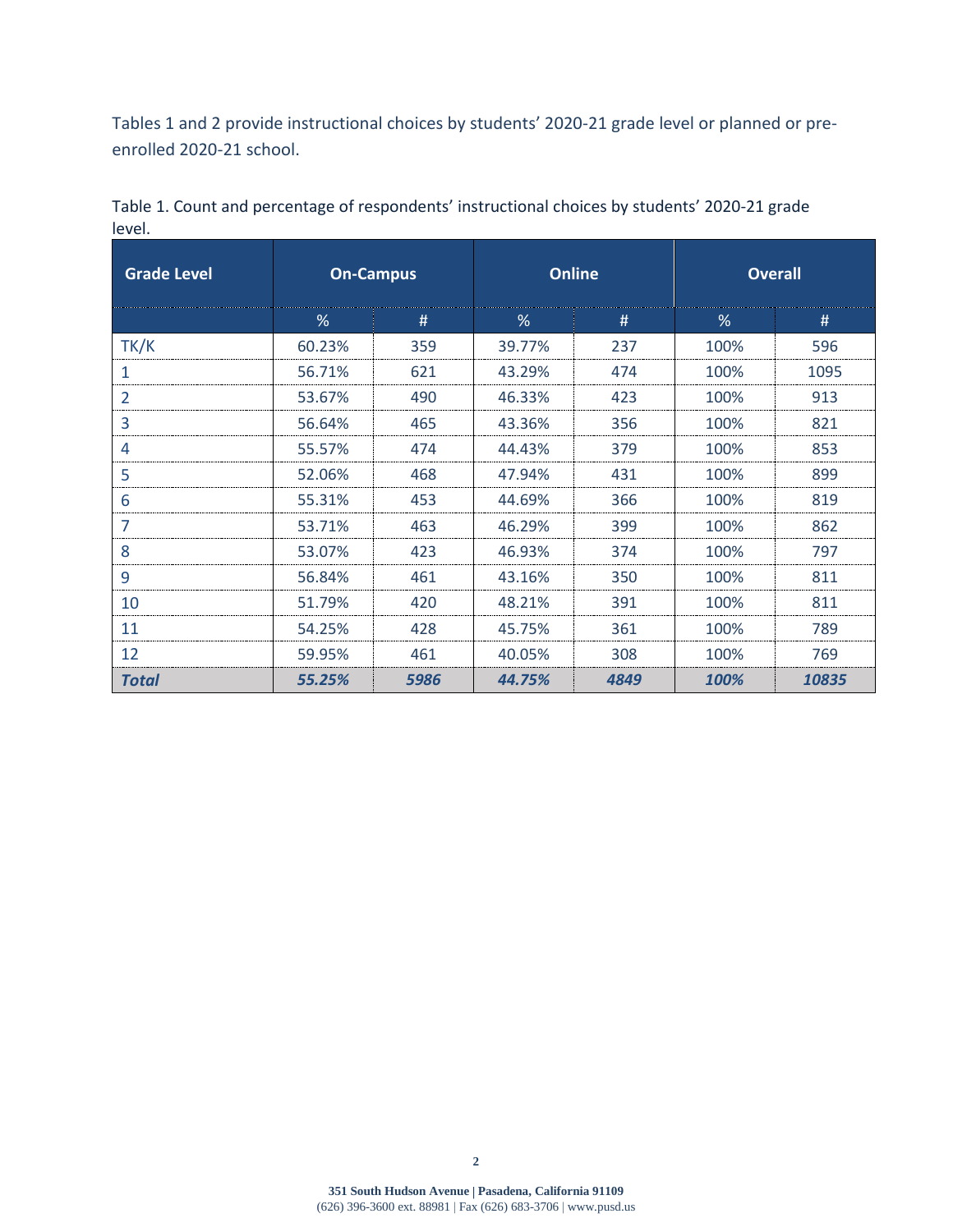Table 2. Count and percentage of respondents' instructional choices by students' 2020-21 school site.

| <b>School Site</b>                                  | <b>On-Campus</b> |              | <b>Online</b> |                | <b>Overall</b> |       |
|-----------------------------------------------------|------------------|--------------|---------------|----------------|----------------|-------|
|                                                     | ℅                | #            | $\%$          | #              | $\%$           | #     |
| Altadena Arts Magnet Elementary School              | 52.55%           | 144          | 47.45%        | 130            | 100%           | 274   |
| <b>Blair School</b>                                 | 57.95%           | 441          | 42.05%        | 320            | 100%           | 761   |
| <b>CIS Academy</b>                                  | 30.00%           | 15           | 70.00%        | 35             | 100%           | 50    |
| Don Benito Fundamental School                       | 58.70%           | 216          | 41.30%        | 152            | 100%           | 368   |
| <b>Eliot Arts Magnet Academy</b>                    | 46.64%           | 139          | 53.36%        | 159            | 100%           | 298   |
| <b>Field Elementary School</b>                      | 61.76%           | 281          | 38.24%        | 174            | 100%           | 455   |
| <b>Focus Point Academy</b>                          | 20.00%           | $\mathbf{1}$ | 80.00%        | 4              | 100%           | 5.    |
| <b>Hamilton Elementary School</b>                   | 57.77%           | 264          | 42.23%        | 193            | 100%           | 457   |
| <b>Home Teaching</b>                                | 33.33%           | $\mathbf{1}$ | 66.67%        | $\overline{2}$ | 100%           | 3     |
| Jackson STEM Dual Lang. Magnet Academy              | 55.99%           | 299          | 44.01%        | 235            | 100%           | 534   |
| John Muir High School Early College Magnet          | 47.58%           | 256          | 52.42%        | 282            | 100%           | 538   |
| Longfellow Elementary School                        | 50.25%           | 201          | 49.75%        | 199            | 100%           | 400   |
| <b>Madison Elementary</b>                           | 37.89%           | 108          | 62.11%        | 177            | 100%           | 285   |
| Marshall Fundamental Secondary School               | 55.96%           | 850          | 44.04%        | 669            | 100%           | 1519  |
| <b>McKinley School</b>                              | 48.41%           | 334          | 51.59%        | 356            | 100%           | 690   |
| Norma Coombs Elementary School                      | 55.21%           | 143          | 44.79%        | 116            | 100%           | 259   |
| Other/Not yet assigned                              | 50.98%           | 26           | 49.02%        | 25             | 100%           | 51    |
| Pasadena High School                                | 57.42%           | 766          | 42.58%        | 568            | 100%           | 1334  |
| Rose City High School                               | 52.78%           | 19           | 47.22%        | 17             | 100%           | 36    |
| San Rafael Elementary School                        | 60.61%           | 200          | 39.39%        | 130            | 100%           | 330   |
| Sierra Madre Elementary                             | 67.18%           | 395          | 32.82%        | 193            | 100%           | 588   |
| Sierra Madre Middle School                          | 66.80%           | 324          | 33.20%        | 161            | 100%           | 485   |
| <b>Washington Elementary STEM Magnet</b><br>Academy | 42.19%           | 81           | 57.81%        | 111            | 100%           | 192   |
| Washington STEAM Multilingual Academy               | 46.74%           | 136          | 53.26%        | 155            | 100%           | 291   |
| <b>Webster Elementary School</b>                    | 54.36%           | 131          | 45.64%        | 110            | 100%           | 241   |
| <b>Willard Elementary School</b>                    | 54.99%           | 215          | 45.01%        | 176            | 100%           | 391   |
| <b>Total</b>                                        | 55.25%           | 5986         | 44.75%        | 4849           | 100%           | 10835 |